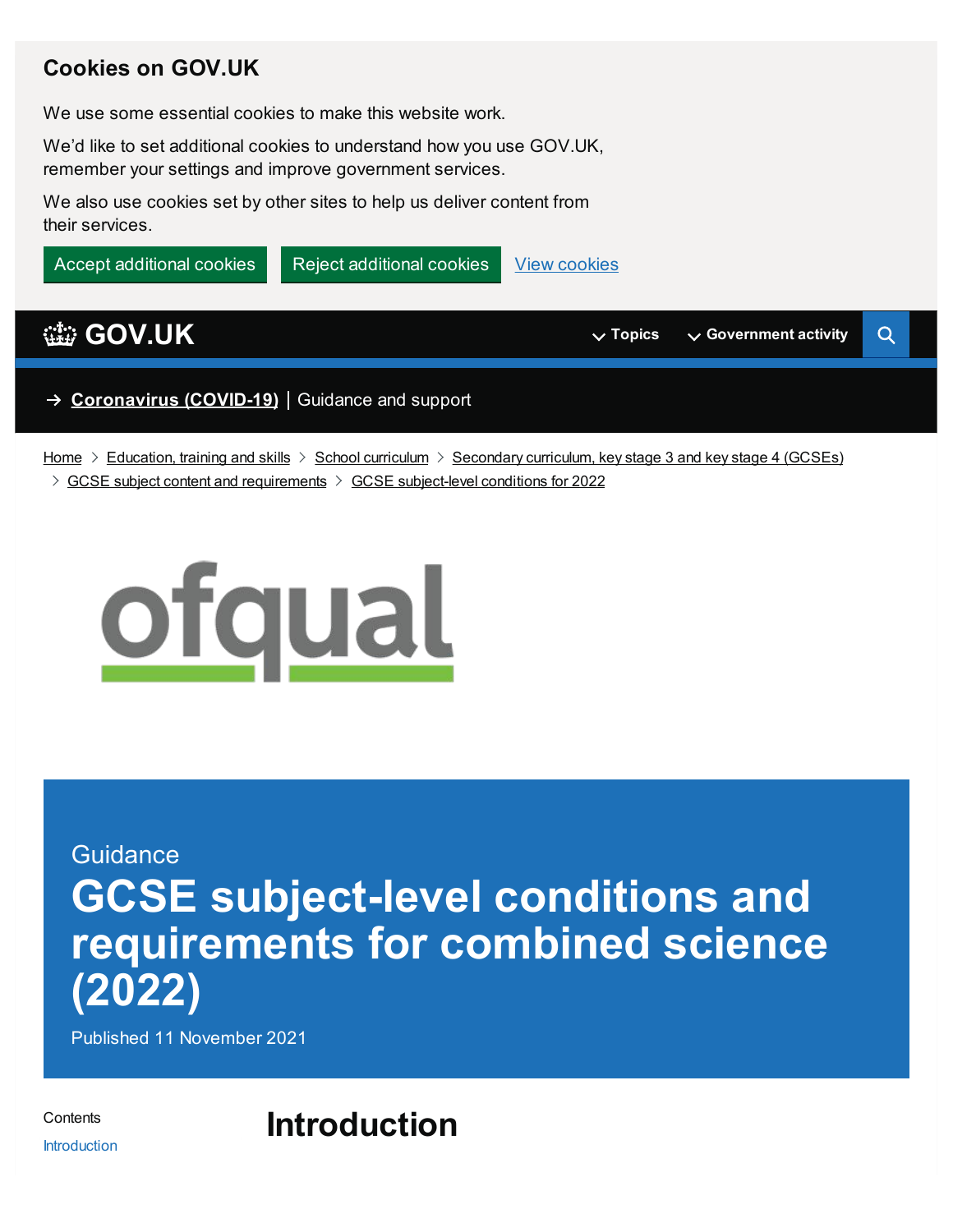Subject Level Conditions [Interpretation](#page-3-0) of subject content [Assessment](#page-5-0) objectives Tiering [requirements](#page-6-0) Assessment [requirements](#page-8-0)



## **About this document**

This document is part of a suite of documents which sets out the regulatory requirements for awarding organisations offering GCSE qualifications (graded from 9 to 1) in 2022.

We have developed these requirements with the intention that GCSE qualifications (graded from 9 to 1) should provide:

- evidence of students' achievements against demanding and fulfilling content
- a strong foundation for further academic and vocational study and for employment
- a basis for schools and colleges to be held accountable for the performance of all of their students, if required

### **Requirements set out in this document**

This document sets out the GCSE Subject Level Conditions for Combined Science (2022). These conditions will come into effect at 09:30 on 12 November 2021 for all GCSE qualifications (graded from 9 to 1) in Combined Science for Learners completing the qualification in 2021, except where the General Qualifications Alternative Awarding Framework applies.

It also sets out our requirements in relation to:

- interpretation of subject content awarding organisations must comply with these requirements under Condition GCSE(Combined Science)1.1(c)
- assessment objectives awarding organisations must comply with these requirements under Condition GCSE(Combined Science)1.2
- tiering of assessment awarding organisations must comply with these requirements under Condition GCSE(Combined Science)2.1
- assessment awarding organisations must comply with these requirements under Condition GCSE(Combined Science)3.1

With respect to all GCSE Qualifications (graded from 9 to 1) in Combined Science in 2022, awarding organisations must also comply with:

- our General Conditions of [Recognition](https://www.gov.uk/government/publications/general-conditions-of-recognition), which apply to all awarding organisations and qualifications
- **our GCSE [Qualification](https://www.gov.uk/government/publications/gcse-9-to-1-qualification-level-conditions) Level Conditions**
- all relevant Requiatory [Documents](https://www.gov.uk/government/publications/regulatory-documents-list)

With respect to GCSE qualifications in Combined Science taken by Learners completing the qualification in 2023 and after, an awarding organisation must continue to comply with the GCSE Subject Level Conditions and [Requirements](https://www.gov.uk/government/publications/gcse-9-to-1-subject-level-conditions-and-requirements-for-combined-science) for Combined Science.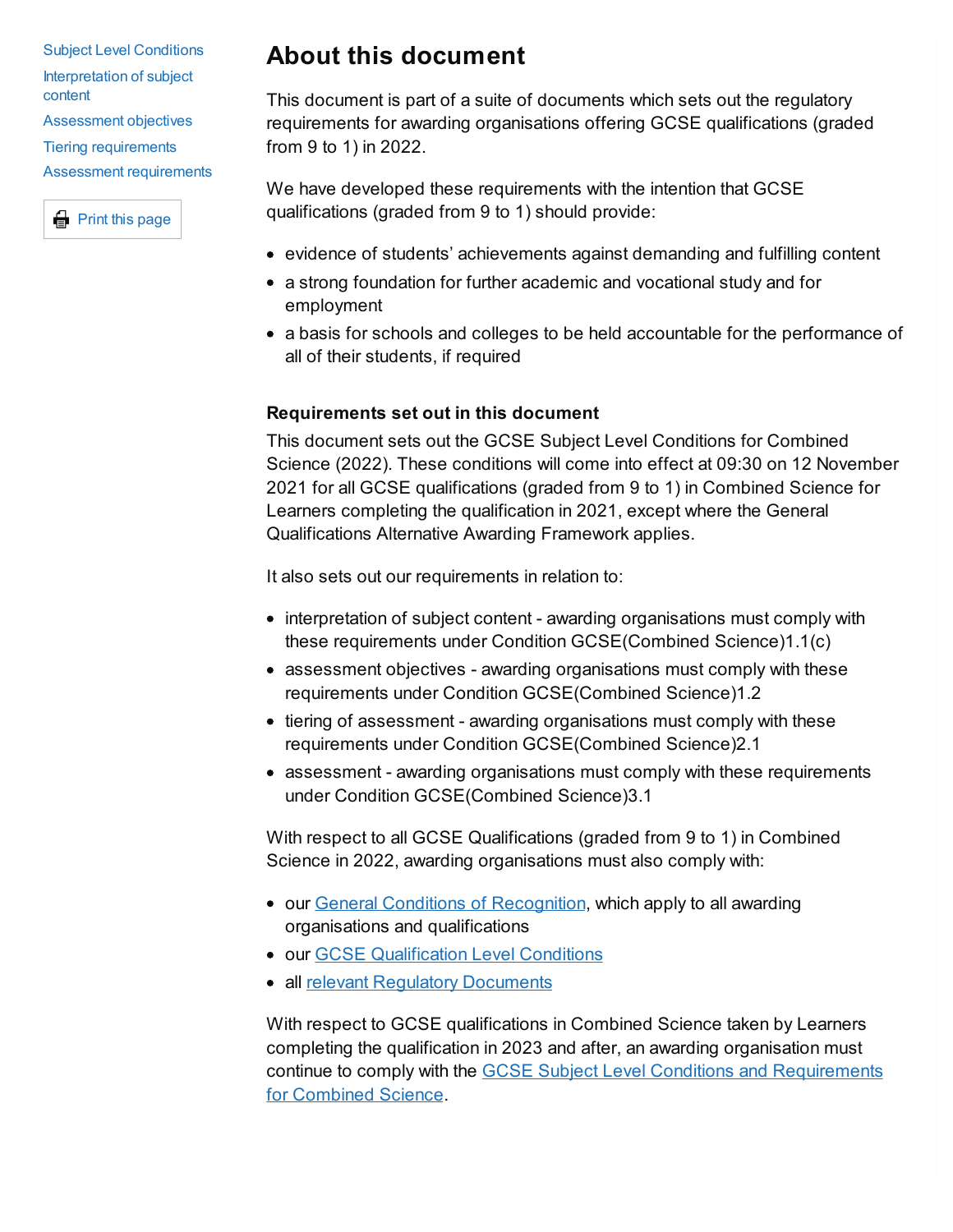## **Subject Level Conditions**

### **GCSE Subject Level Conditions for Combined Science**

### **Condition GCSE(Combined Science) 1: Compliance with content requirements**

### **GCSE(Combined Science)1.1**

In respect of each GCSE Qualification in Combined Science which it makes available, or proposes to make available, an awarding organisation must -

(a) comply with the requirements relating to that qualification set out in the document published by the Secretary of State entitled 'Combined science GCSE subject content', document reference [DFE-00351-2014,](https://webarchive.nationalarchives.gov.uk/ukgwa/20210903025507/https:/www.gov.uk/government/publications/gcse-combined-science)

(b) have regard to any recommendations or guidelines relating to that qualification set out in that document, and

(c) interpret that document in accordance with any requirements, and having regard to any guidance, which may be published by Ofqual and revised from time to time.

### **GCSE(Combined Science)1.2**

In respect of each GCSE Qualification in Combined Science which it makes available, or proposes to make available, an awarding organisation must comply with any requirements, and have regard to any guidance, relating to the objectives to be met by any assessment for that qualification which may be published by Ofqual and revised from time to time.

### **Condition GCSE(Combined Science) 2: Assessing the full range of abilities GCSE(Combined Science)2.1**

In respect of each GCSE Qualification in Combined Science that an awarding organisation makes available, or proposes to make available -

(a) Condition GCSE1.1 does not apply, and

(b) the awarding organisation must ensure that the qualification, and each assessment for it, complies with any requirements which may be published by Ofqual and revised from time to time.

### **Condition GCSE(Combined Science) 3: Assessment GCSE(Combined Science)3.1**

An awarding organisation must ensure that in respect of each assessment for a GCSE Qualification in Combined Science which it makes available it complies with any requirements, and has regard to any guidance, which may be published by Ofqual and revised from time to time.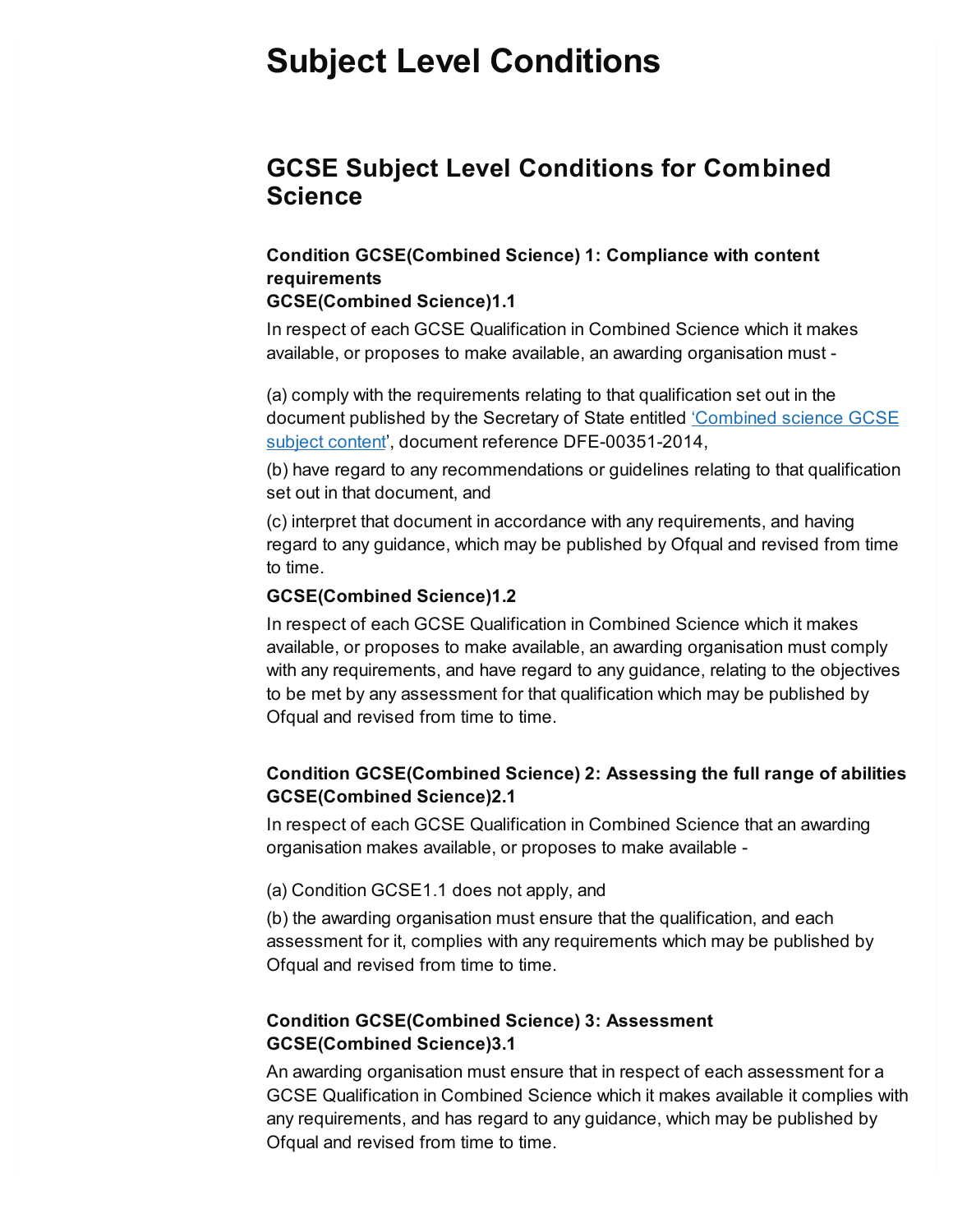### **Condition GCSE(Combined Science) 4: Practical work GCSE(Combined Science)4.1**

In respect of each GCSE Qualification in Combined Science which it makes available, or proposes to make available, an awarding organisation must -

(a) require each Learner to complete or observe at least sixteen practical activities set by the awarding organisation, and

(b) ensure that, taken together, those practical activities provide opportunities for each Learner to use, or observe the use of, all of the apparatus and techniques set out in the document published by the Secretary of State entitled 'Combined science GCSE subject content', document reference [DFE-00352-2014.](https://webarchive.nationalarchives.gov.uk/ukgwa/20210903025507/https:/www.gov.uk/government/publications/gcse-combined-science)

### **GCSE(Combined Science)4.2**

In respect of each GCSE Qualification in Combined Science which it makes available, or proposes to make available, an awarding organisation must -

(a) review the practical activities which it has set following any revision by the Secretary of State of the apparatus or techniques specified in respect of that qualification, and

(b) revise those practical activities if appropriate.

### **GCSE(Combined Science)4.3**

In respect of each GCSE Qualification in Combined Science which it makes available, or proposes to make available, an awarding organisation must -

(a) set out in the specification for that qualification the practical activities which each Learner must complete or observe,

(b) promptly amend that specification when the awarding organisation makes any revision to those practical activities, and

(c) where such an amendment has been made to the specification, publish that specification as amended.

## <span id="page-3-0"></span>**Interpretation of subject content**

## **Requirements in relation to subject content for GCSE Qualifications in Combined Science**

The subject content for GCSE Qualifications (graded 9 to 1) in Combined Science is set out in the Department for Education's Combined science GCSE subject content document reference [DFE-00351-2014](https://webarchive.nationalarchives.gov.uk/ukgwa/20210903025507/https:/www.gov.uk/government/publications/gcse-combined-science) (the 'Content Document').

Condition GCSE(Combined Science)1.1(c) requires awarding organisations to interpret the Content Document in line with any requirements published by Ofqual.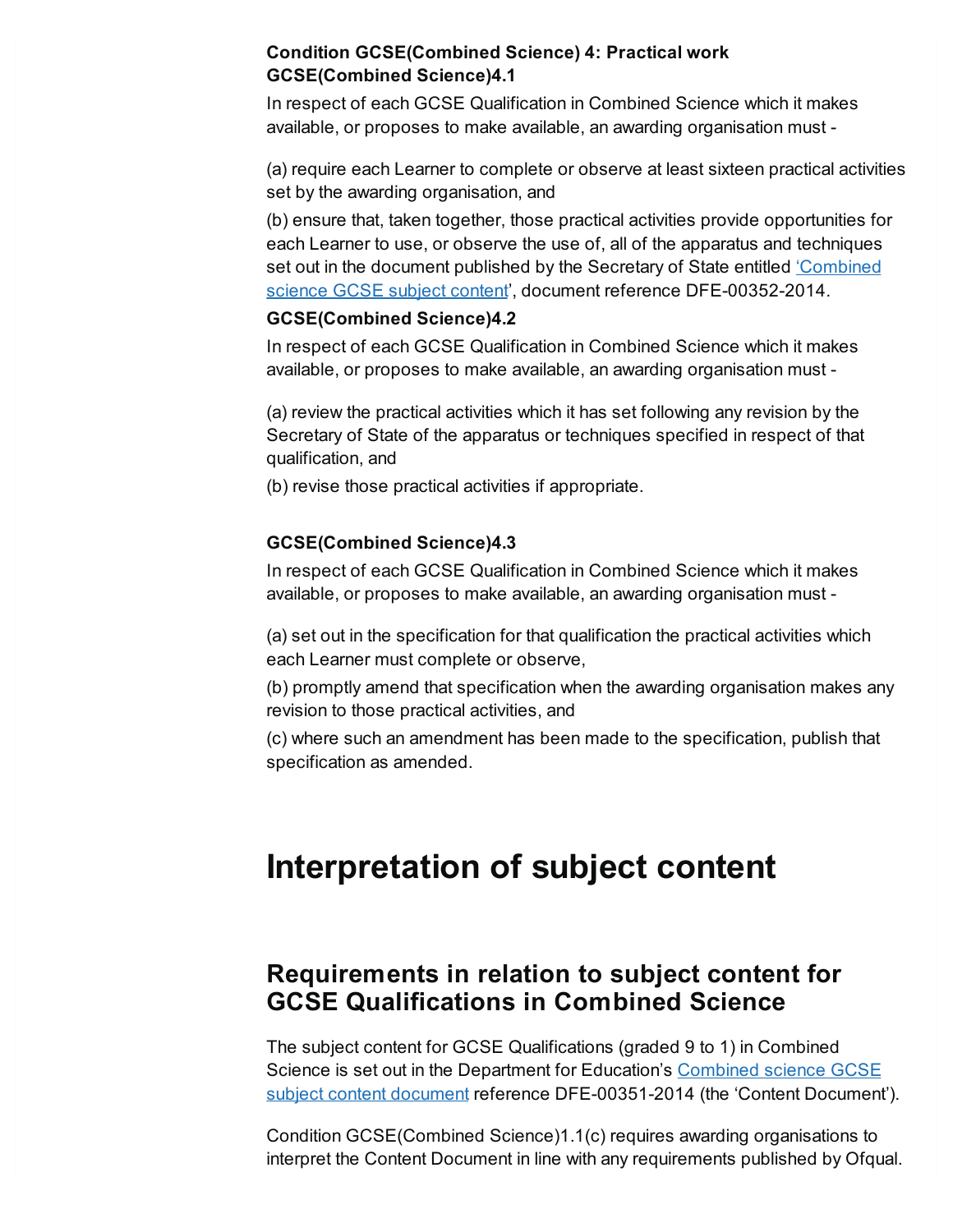We set out our requirements for the purposes of Condition GCSE(Combined Science)1.1(c) below.

### **Sampling of subject content**

The Content Document uses a range of terms to indicate the depth to which knowledge, skills and understanding in relation to particular aspects of subject content should be covered and assessed. Such terms include (but are not limited to) 'describe', explain' and 'evaluate'. The Content Document also states –

Awarding organisations may, however, use flexibility to increase depth, breadth or context within the specified topics or to consolidate teaching of the subject content.

In respect of each GCSE Qualification in Combined Science which it makes available, or proposes to make available, an awarding organisation must -

(a) set the specification for that qualification on the basis that the terms in the Content Document described above provide an indication of the minimum depth of the knowledge, skills and understanding which Learners must be expected to demonstrate with respect to specific aspects of content, and

(b) design and set the assessments for that qualification such that, over the shortest period of time that is reasonably practicable, those assessments require Learners to demonstrate knowledge, skills and understanding of each specific aspect of content up to and including the full depth indicated in the specification (and therefore at least at the depth indicated by the Content Document).

### **Equations in physics**

Paragraph (a) of Appendix 1 to the Content Document specifies a list of equations in physics that -

students should be able correctly to recall, and apply…

In respect of each GCSE Qualification in Combined Science which it makes available, or proposes to make available, an awarding organisation must -

(a) interpret the above requirement in the Content Document as permitting awarding organisations to set individual questions and/or tasks which require Learners to -

(i) recall one or more of those specified equations, and/or

(ii) recall, and then apply, one or more of those specified equations, and/or

(iii) apply one or more of those specified equations which is given in the question and/or task, and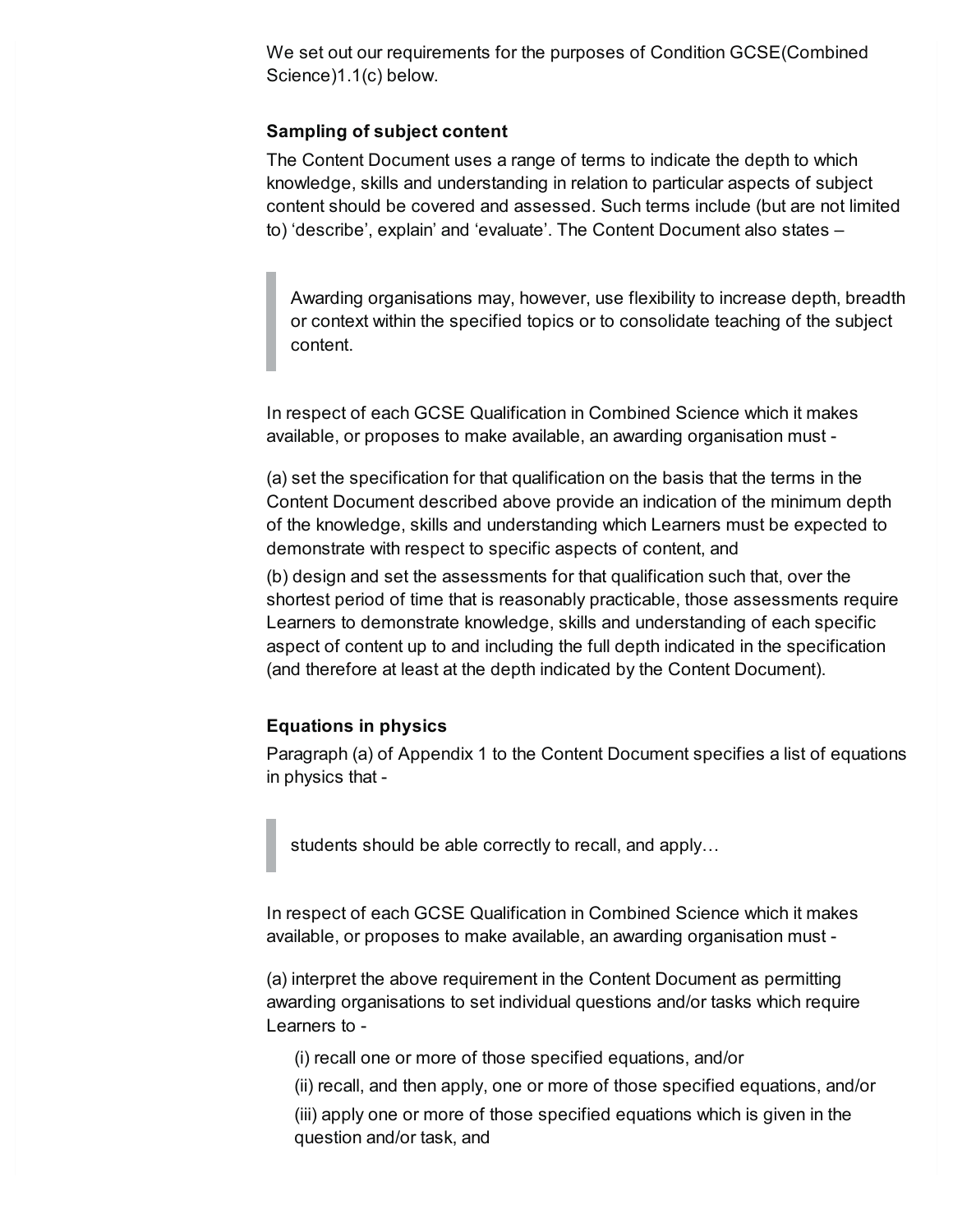(b) design and set the assessments for that qualification such that, over the shortest period of time that is reasonably practicable, those assessments require Learners to demonstrate their ability to recall, and then apply, each of the equations listed in paragraph (a) of Appendix 1 to the Content Document.

### **Practical work**

An awarding organisation must interpret the Content Document as if a Learner may observe the undertaking of practical work (including that outlined in the section on Working Scientifically and Appendix 4), or undertake practical work by virtual or simulated means, where public health requirements mean that it is not possible for the Learner to undertake that work him or herself in the usual way.

## <span id="page-5-0"></span>**Assessment objectives**

## **Assessment objectives - GCSE Qualifications in Combined Science**

Condition GCSE(Combined Science)1.2 allows us to specify requirements relating to the objectives to be met by any assessment for GCSE Qualifications in Combined Science.

The assessment objectives and additional requirements set out below constitute requirements for the purposes of Condition GCSE(Combined Science)1.2. Awarding organisations must comply with these requirements in relation to all GCSE Qualifications in Combined Science they make available.

| Assessment objective Description |                                                                                                         | Weighting |
|----------------------------------|---------------------------------------------------------------------------------------------------------|-----------|
| AO1                              | Demonstrate knowledge and understanding of:<br>• scientific ideas                                       | 40%       |
|                                  | • scientific techniques and procedures                                                                  |           |
| AO <sub>2</sub>                  | Apply knowledge and understanding of:<br>• scientific ideas                                             | 40%       |
|                                  | • scientific enquiry, techniques and procedures                                                         |           |
| AO3                              | Analyse information and ideas to:<br>• interpret and evaluate<br>• make judgements and draw conclusions | 20%       |
|                                  | • develop and improve experimental procedures                                                           |           |

In respect of each GCSE Qualification in Combined Science which it makes available, or proposes to make available, an awarding organisation must design and set the assessments on the basis that -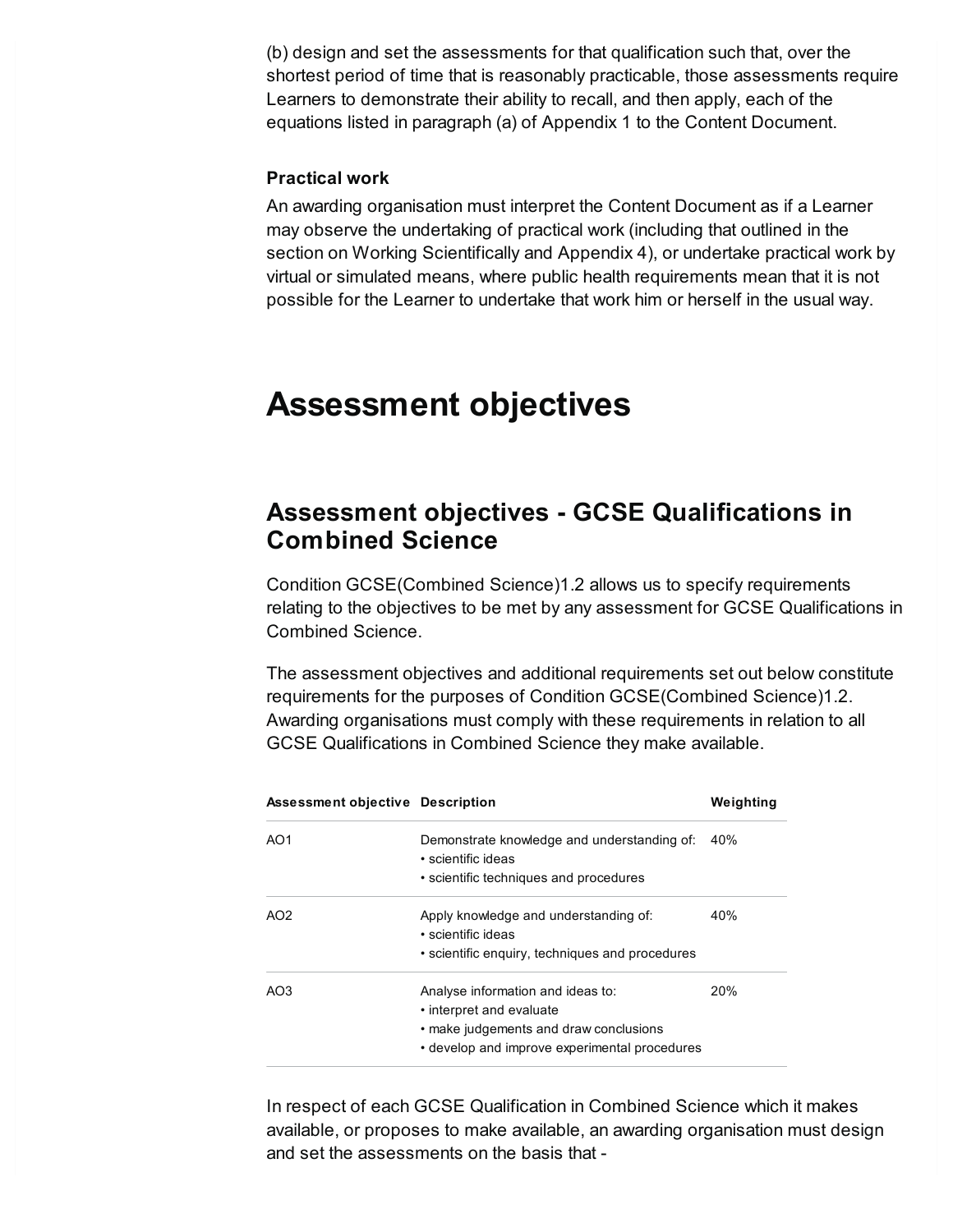<span id="page-6-1"></span>(a) in each set of assessments<sup>[\[footnote](#page-10-0) 1]</sup> the weightings in respect of the assessment objectives outlined above may vary by plus or minus 3 per cent,

(b) taking together those assessments over the first 4 years of awarding (i.e. the first 4 assessment series) the weightings specified above are achieved for each of the foundation and higher tiers, and

(c) taking together those assessments over each subsequent and discrete 4-year period the weightings specified above are achieved for each of the foundation and higher tiers.

For the purposes of paragraph (c) above, the reference to each subsequent and discrete 4-year period means years 5 to 8 of awarding, years 9 to 12 of awarding, and so on. As each 4-year period will be discrete there will not be any overlap between periods. Thus, an awarding organisation is not required to achieve the weightings specified above, in years 2 to 5 or years 7 to 10 of awarding, for example.

## <span id="page-6-0"></span>**Tiering requirements**

## **Tiering requirements - GCSE Qualifications in Combined Science**

Condition GCSE(Combined Science)2.1(b) allows us to specify requirements relating to assessing the full range of abilities for GCSE Qualifications in Combined Science.

We set out below our requirements for the purposes of Condition GCSE(Combined Science)2.1(b). An awarding organisation must design, deliver and award all GCSE Qualifications in Combined Science that it makes available, or proposes to make available, in accordance with these requirements.

### **Use of the overlapping tiers model**

Each GCSE Qualification in Combined Science must be tiered. An awarding organisation must design and set the assessments for each GCSE Qualification in Combined Science which it makes available, or proposes to make available, using an overlapping tiers model.

Such a model must use two tiers - a foundation tier and a higher tier - and each assessment must be designed and set in such a way as to fall within one of those two tiers only.

#### **Preclusion of mixed tier entry**

An awarding organisation must ensure that each Learner is permitted to take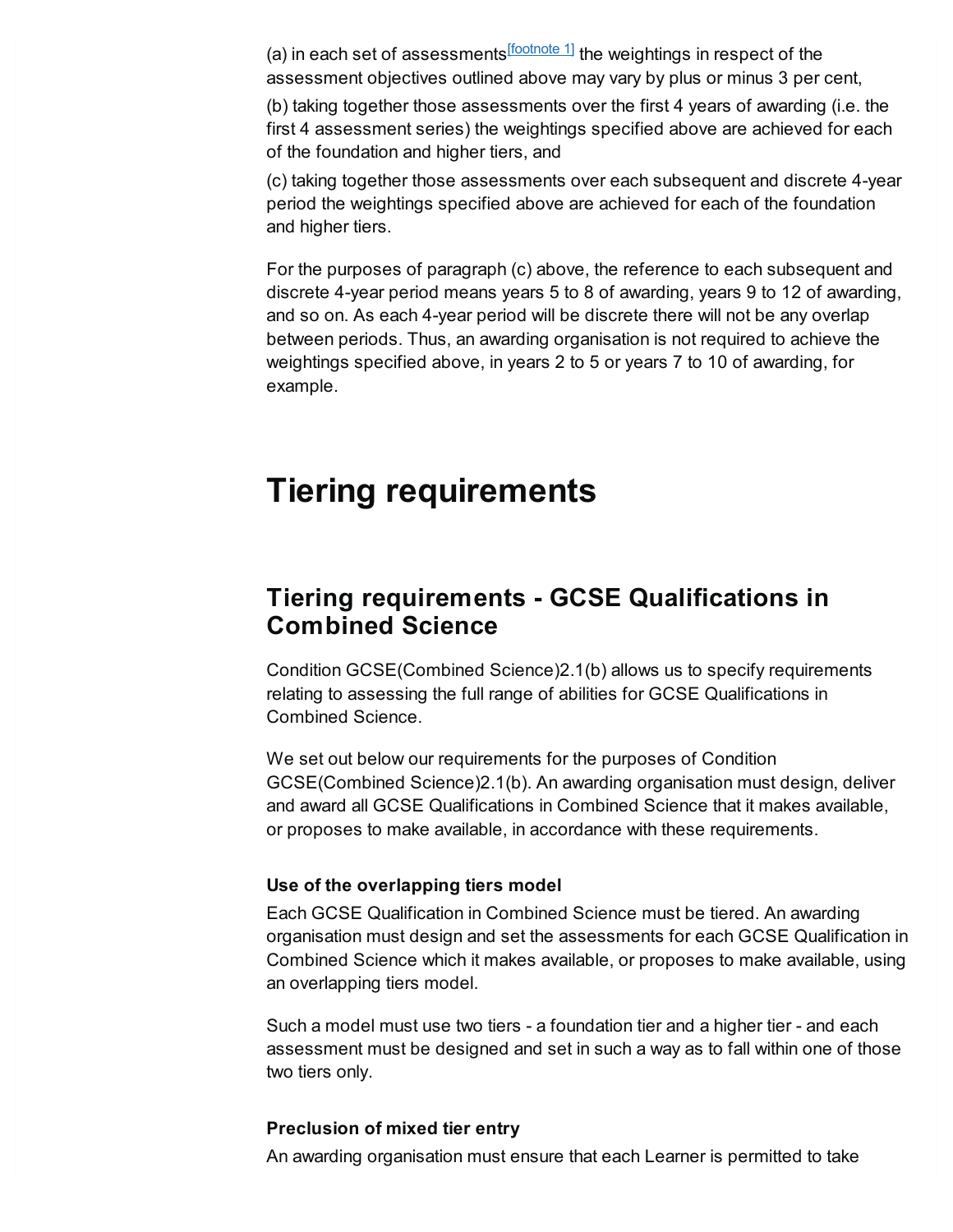assessments in either the foundation tier or the higher tier only.

### **Targeting of grades in each tier**

The questions or tasks in foundation tier assessments must be targeted at the Level of Demand required for the award of grades 1 to 5.

The questions or tasks in higher tier assessments must be targeted at the Level of Demand required for the award of grades 4 to 9.

#### **Awarding of grades in each tier**

A Learner who takes foundation tier assessments must be awarded a grade within the range of 1-1 to 5-5, or be unclassified.

A Learner who takes higher tier assessments must be awarded a grade within the range of 4-4 to 9-9, or be unclassified. However, if the mark achieved by such a Learner is a small number of marks below the lower 4-4 grade boundary, that Learner may be awarded a grade 4-3.

#### **Assessing the full range of abilities**

An awarding organisation must ensure that the assessments within each tier allow each specified level of attainment available for that tier to be reached by a Learner who has attained the required level of knowledge, skills and understanding.

An awarding organisation must ensure that the assessments both within each tier, and taken together across both tiers -

<span id="page-7-0"></span>(a) ensure sufficient differentiation<sup>[\[footnote](#page-10-1) 2]</sup> between Learners,

<span id="page-7-1"></span>(b) ensure sufficient discrimination<sup>[\[footnote](#page-10-2) 3]</sup> between Learners, and

(c) ensure the accurate and consistent setting of grades across the full range of attainments demonstrated by Learners.

In designing assessments, an awarding organisation must take all reasonable steps to ensure, at each tier, that Learners achieving the lowest targeted grade have demonstrated attainment with regard to a sufficient range of the subject requirements, in terms of the subject content and the assessment objectives. Equally, an awarding organisation must take all reasonable steps to ensure, at each tier, that Learners achieving the higher targeted grades must have demonstrated attainment with regard to suitably stretching and challenging requirements, in terms of the subject content and the assessment objectives.

#### **The overlap at grades 4-4 to 5-5**

An awarding organisation must take all reasonable steps in the design and delivery of the assessments and awarding processes to secure that the level of attainment (in terms of the subject content and the assessment objectives) indicated by grades 4-4, 5-4 and 5-5 is comparable regardless of the tier for which a Learner is entered. Each awarding organisation must demonstrate in its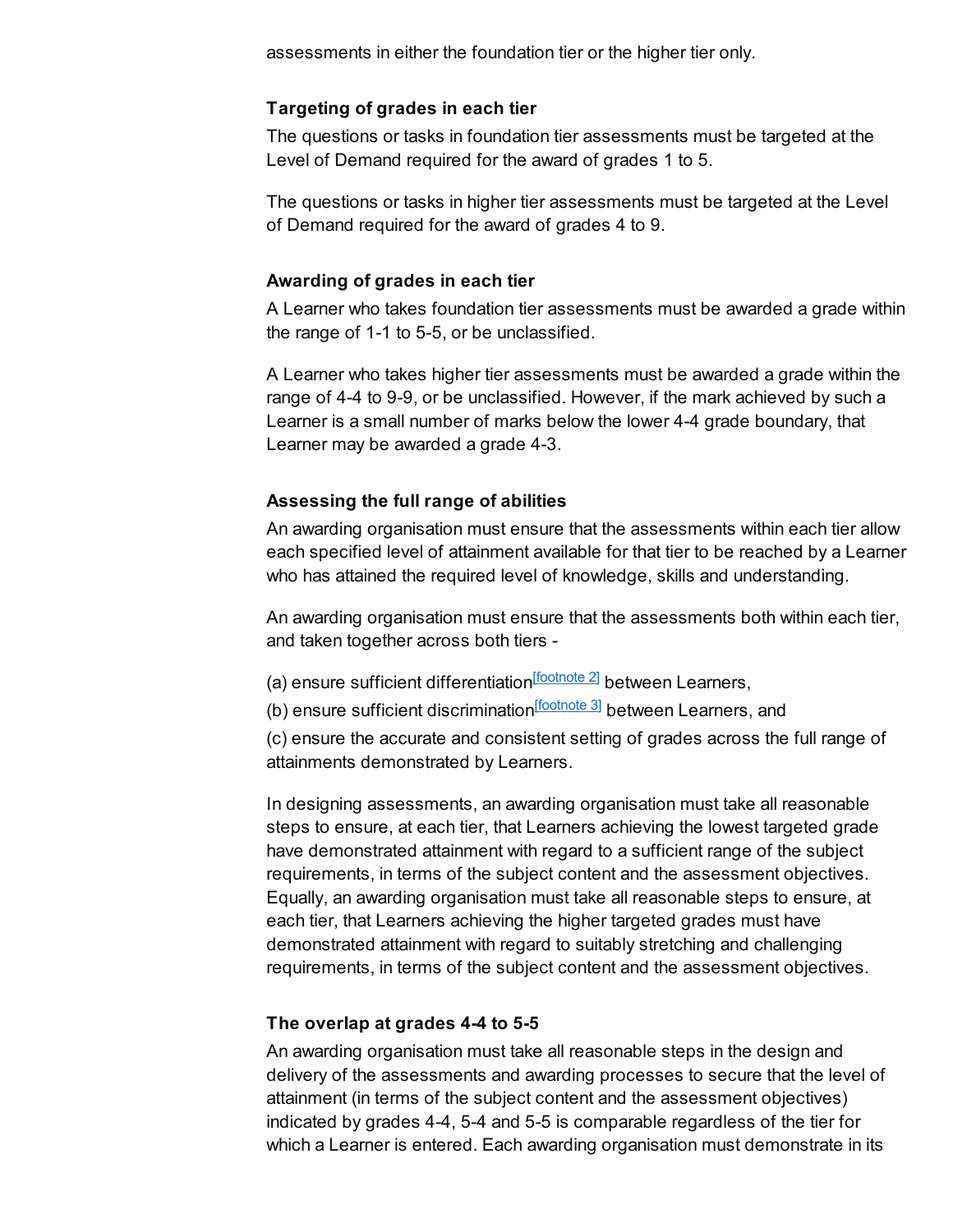assessment strategy the steps it has taken to secure such comparability between tiers, including on an ongoing basis.

In particular, an awarding organisation must ensure that -

(a) at least 20 per cent of the marks available in the assessments for each tier are made available through questions that are -

- (i) common to both tiers, and
- (ii) targeted at a Level of Demand consistent with grades 4 and 5, and

(b) an appropriate proportion of marks for each tier is targeted at a Level of Demand consistent with grades 4 and 5.

## <span id="page-8-0"></span>**Assessment requirements**

## **Assessment requirements - GCSE Qualifications in Combined Science**

Condition GCSE(Combined Science)3.1 allows us to specify requirements in relation to assessments for a GCSE Qualification in Combined Science.

We set out below our requirements for the purposes of Condition GCSE(Combined Science)3.1. Awarding organisations must comply with these requirements in relation to each GCSE Qualification in Combined Science they make available.

### **Minimum assessment times**

In respect of each GCSE Qualification in Combined Science which it makes available, or proposes to make available, an awarding organisation must design and set the assessments for that qualification on the basis that the total amount of time spent by each Learner in taking those assessments will be no less than seven hours.

### **Assessment of mathematical skills**

The Content Document sets out the mathematical skills which must form part of each GCSE Qualification in Combined Science (the 'Mathematical Skills') in the 'Use of Mathematics' sections and individual content statements for biology, chemistry and physics, the mathematical forms of Working Scientifically and the appendices addressing different aspects of the mathematical requirements.

On page 6 of the Content Document it is stated -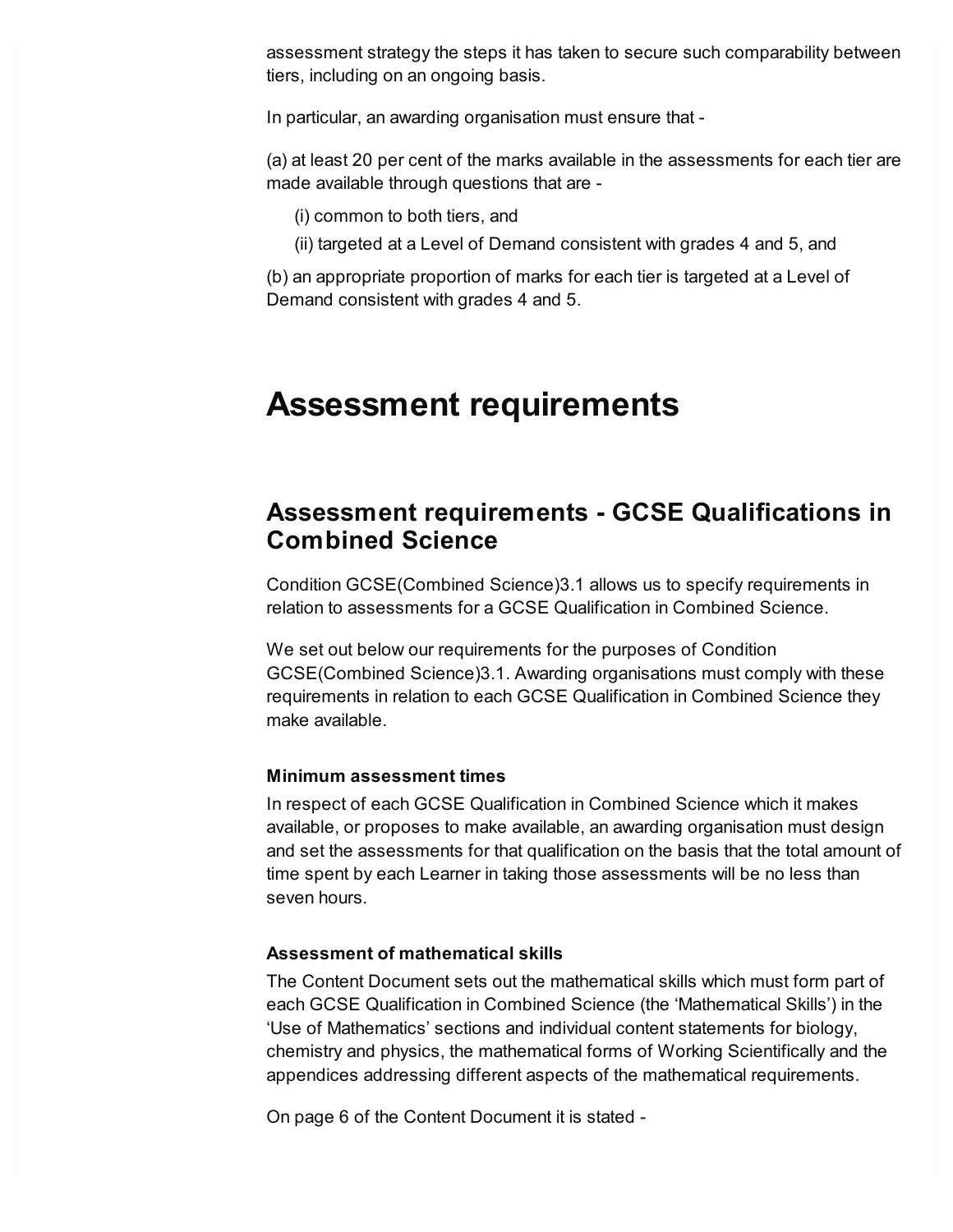The mathematics [outlined in the Content Document] should be at levels up to, but not beyond, the requirements specified in GCSE mathematics for the appropriate tier.

In designing and setting the assessments for each GCSE Qualification in Combined Science which it makes available, or proposes to make available, an awarding organisation must ensure that, taking the assessments for that qualification together -

(a) the number of marks used to credit the relevant Mathematical Skills is no less than 20 per cent of the total marks for the qualification,

(b) those marks are allocated to questions and tasks related to biology, chemistry and physics in a ratio of 1:2:3,

(c) the questions and tasks used to target Mathematical Skills are at a Level of Demand which -

(i) is appropriate to the subject,

(ii) will allow effective differentiation between a range of attainments by Learners in relation to the subject content being assessed,

<span id="page-9-0"></span>(iii) in respect of assessments for the foundation tier, is not lower than that which is expected of Learners at Key Stage 3 $^{\text{[foothote 4]}}$  as outlined in the Department for Education's document 'Mathematics programmes of study: key stage 3,' document reference [DFE-00179-2013,](https://www.gov.uk/government/publications/national-curriculum-in-england-mathematics-programmes-of-study) and

<span id="page-9-1"></span>(iv) in respect of assessments for the higher tier, is not lower than that of questions and tasks in assessments for the foundation tier in a GCSE Qualification in Mathematics, and

(d) without prejudice to the above requirements and those outlined in the Content Document, Mathematical Skills are assessed at an appropriate range of Levels of Demand in each set of assessments<sup>[\[footnote](#page-10-4) 5]</sup> and over the lifetime of the qualification.

### **Assessment of Learners in relation to practical work**

In designing and setting the assessments for each GCSE Qualification in Combined Science which it makes available, or proposes to make available, an awarding organisation must ensure that, taking the assessments for that qualification together -

(a) Learners' knowledge, skills and understanding in relation to practical work is assessed across assessment objectives AO1 to AO3,

(b) the number of marks used to credit such knowledge, skills and understanding is no less than 15 per cent of the sum of all of the marks allocated to assessment objectives AO1 to AO3,

(c) the questions and tasks which test Learners' knowledge, skills and understanding in relation to practical work draw on, and combine as appropriate, the theoretical and practical aspects of experimentation, and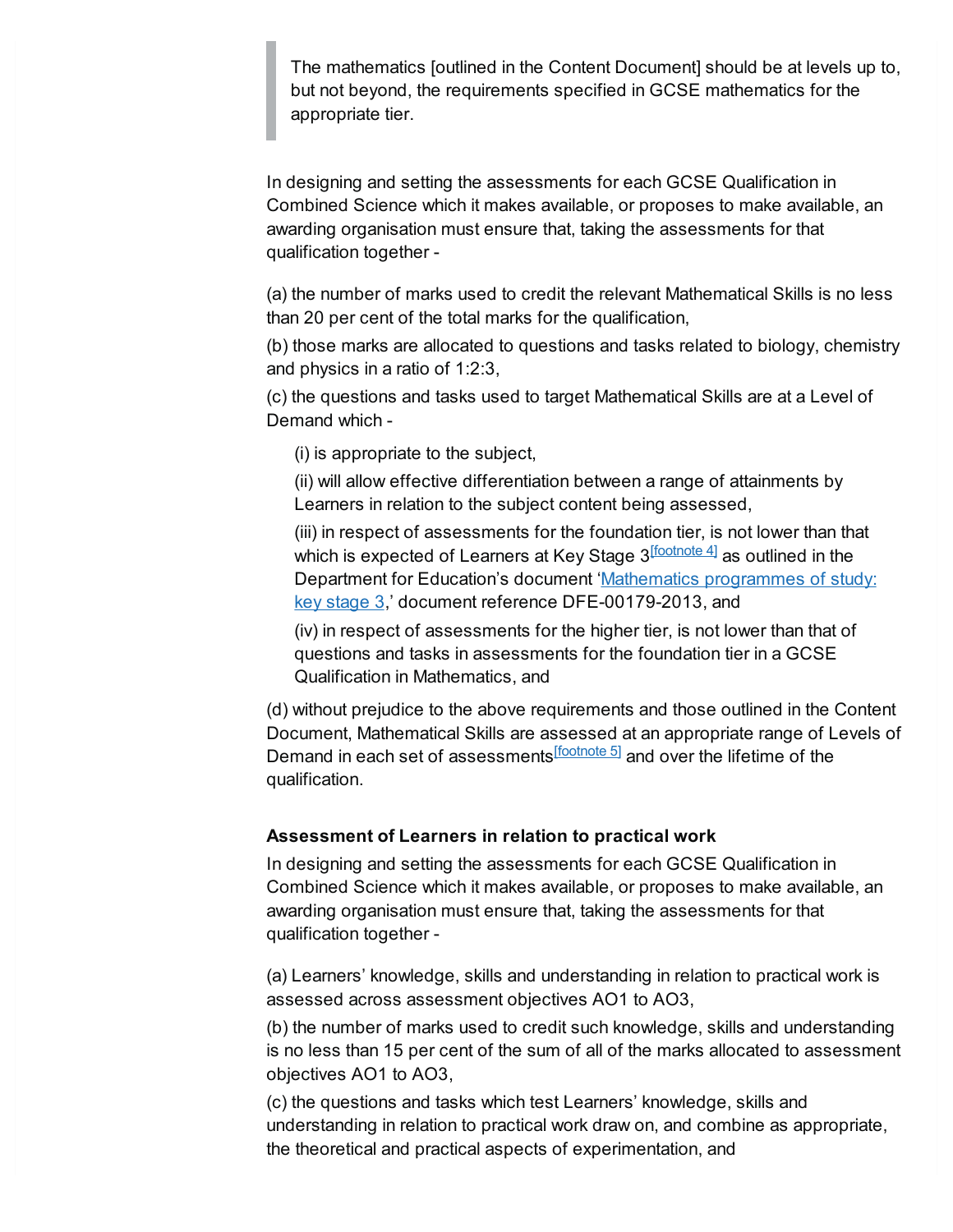(d) Learners are required to -

(i) show and apply knowledge and understanding of practical activities, and

(ii) apply scientific thinking, use experimental skills and strategies, and analyse and evaluate information.

### **Assessment of 'working scientifically'**

The Content Document states that -

Specifications should encourage the development of knowledge and understanding in science through opportunities for working scientifically. Awarding organisations should identify in their assessment strategy how, over a cycle of assessments, they will ensure that working scientifically is developed and assessed through the subject content.

Pages 7 to 8 of the Content Document go on to set out 'the main ways in which working scientifically may be developed and assessed'.

In relation to working scientifically, an awarding organisation must design and set the assessments for each GCSE Qualification in Combined Science which it makes available, or proposes to make available, to ensure that, taking the assessments for that qualification together, Learners' knowledge, skills and understanding is assessed across assessment objectives AO1 to AO3.

- <span id="page-10-0"></span>1. For the purposes of this requirement a 'set of assessments' means the assessments to be taken by a particular Learner for a GCSE Qualification in Combined Science. For clarity, the assessments taken by Learners may vary, depending on any possible routes through the qualification. $\leq$
- <span id="page-10-1"></span>2. For the purposes of these requirements, 'differentiation' means the provision of opportunities in an assessment for Learners to generate evidence demonstrating different levels of attainment according to their knowledge, skills and understanding. $\leq$
- <span id="page-10-2"></span>3. For the purposes of these requirements, 'discrimination' means the rank ordering of Learners on the basis of the different levels of attainment they have demonstrated in an assessment or set of assessments. $\leq$
- <span id="page-10-3"></span>4. As defined in section 82(1)(c) of the Education Act 2002. $\leq$
- <span id="page-10-4"></span>5. For the purposes of these requirements, a 'set of assessments' means the assessments to be taken by a particular Learner for a GCSE Qualification in Combined Science. For clarity, the assessments taken by Learners may vary, depending on any possible routes through the qualification. $\leq$